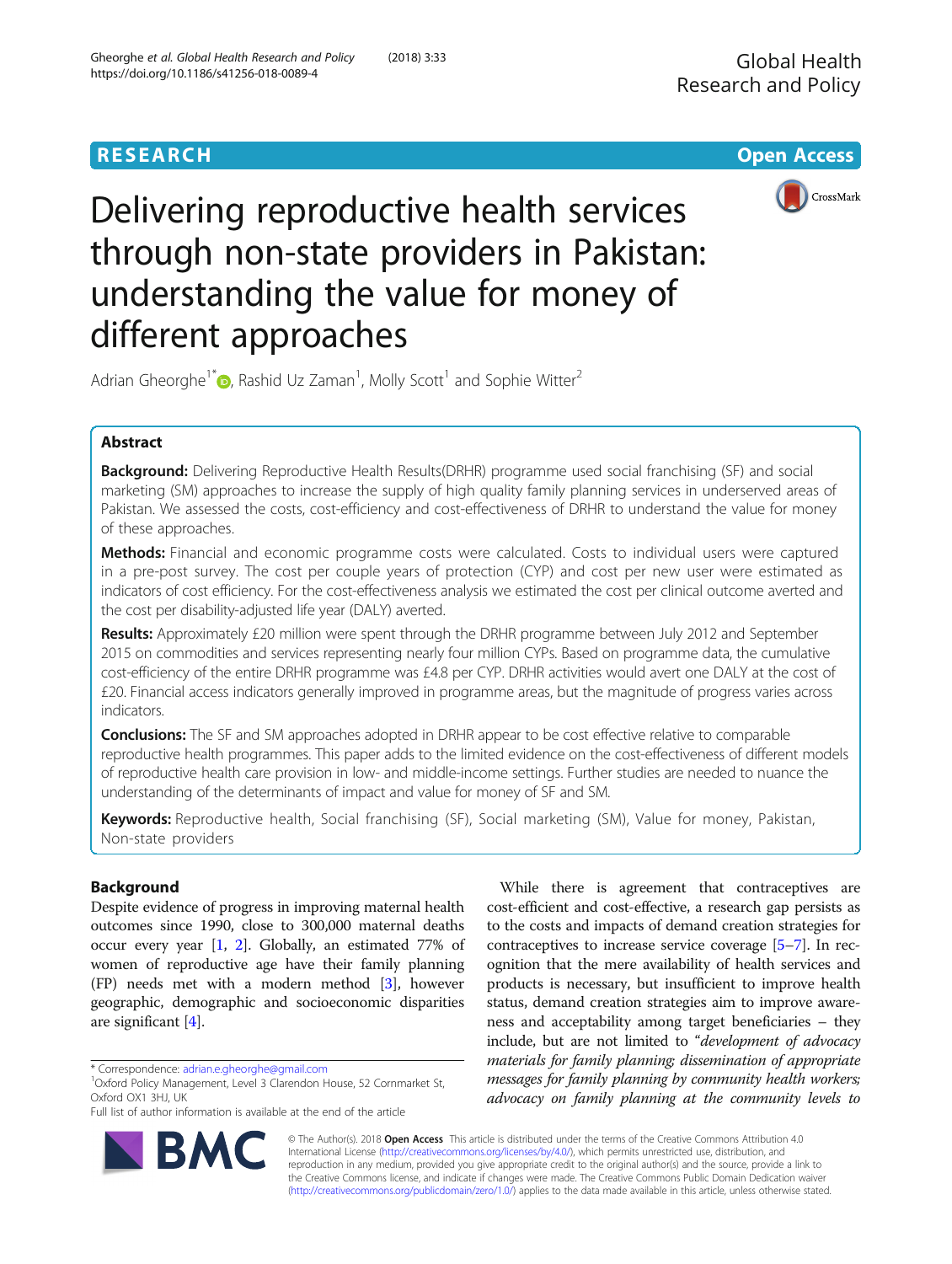involve the formal and informal leaders; sensitization and awareness creation through community radio, radio drama, television drama, etc.; targeting of special groups including male motivation etc., in the promotion of contraceptives; training of community health/extension workers and others for promotion of family planning; and social marketing of modern contraceptives" [\[8](#page-8-0)]. Social marketing (SM) and social franchising (SF) are two such demand creation strategies. SM uses approaches from commercial marketing to provide contraceptive products and services at subsidized rates; a SM organization would often be responsible for managing the implementation of marketing approaches such as branding and community mobilization through a standardized protocol. Under SF, outlets (e.g. NGOs, clinics, pharmacies) run by service providers (e.g. nurses, community health workers) deliver family planning services under contracts with an agency or franchisor providing standardized products and services under a common brand [[9](#page-8-0)]. Despite several decades of implementation experience [\[10](#page-8-0), [11](#page-8-0)], there is yet little published evidence on whether SM and SF are effective and cost-effective approaches to deliver FP commodities and services. For instance, a recent systematic review of five private sector models of delivering basic care, including SM and SF, confirmed that the impact and economic evidence base remains weak [\[12\]](#page-8-0). Another systematic review focused on SF found an equally weak evidence base [[13](#page-8-0)], with at least two other quasi-experimental evaluation published since showing no overall impact of SF on FP coverage [\[14](#page-8-0), [15](#page-8-0)].

Maternal, child and infant mortality outcomes are poor in Pakistan and progress towards Millennium Development Goals 4 and 5 has been slow [\[16](#page-8-0), [17\]](#page-8-0). Demographic and Health Survey 2012–2013 results pointed to a 35% contraceptive prevalence rate (CPR) and a 26% rate of modern contraceptive method use [[18](#page-8-0)]. Low CPRs in parts of Pakistan may be attributed to insufficient physical access to methods, health concerns, cultural or religious restrictions, or the male partner opposing contraceptives use [\[19\]](#page-8-0). This points to a deeper issue of low demand for contraceptives, suggesting the need for behaviour change communication interventions alongside efforts to improve the supply of reproductive health (RH) services.

Under the Lady Health Workers (LHWs) Programme, launched in 1994 and later renamed the National Family Planning and Primary Health Care Program, LHWs create awareness through door-to-door meetings and provide short-term, modern FP supplies to women who express an intention to adopt FP. Although the programme was found to be associated with increased use of a modern FP method, its evaluation found that the extent to which it reaches the most disadvantaged could be improved [\[20](#page-8-0)]. This is particularly relevant given the demonstrated and persistent socio-economic gap in the use of FP methods in Pakistan [[21\]](#page-8-0).

We evaluated the cost, cost-efficiency and cost-effectiveness of a complex FP programme in Pakistan which comprised both SF and SM approaches. The results can inform planning and budgeting decisions for a potential programme scale-up, as well as, potentially, the adoption and design of similar programmes elsewhere.

# Methods

# Setting

The UK Department for International Development (DFID) funded the Delivering Reproductive Health Results (DRHR) through Non-State Providers programme to support non-state service providers over four years (2012–2016) to expand the delivery and utilisation of high-quality reproductive health services and commodities in under-served urban and rural areas in southern Punjab, northern Sindh, Khyber Pakhtunkhwa and Federally Administered Tribal Areas (FATA). The project started with two implementing partners using different approaches to scale up access to and use of modern family planning services: Marie Stopes International (MSI), working through its local branch Marie Stopes Society (MSS), used a SF model; and Population Services International (PSI), working with its local counterpart Greenstar Social Marketing (GSM), used a SM approach.

#### Description of interventions

In the SF sub-programme, MSI has used the MSS 'Suraj' model whereby a network of Suraj franchises (Suraj A and Suraj B clinics) were trained on client-centred services, counselling and side-effect management. Suraj clinics are essentially partnerships with local private health services providers located in peri-urban and rural areas at an average distance of 40–80 km from district headquarters. They are supported by reproductive health private providers (RHPPs) called 'Pehli Kiran', which are supplied with contraceptives to provide short-term and intrauterine devices (IUD) services. Pehli Kiran are service providers particularly targeting far-flung rural communities and represent more than 90% of providers in the franchised network. The project trains them in community mobilisation and information, education and communication (IEC) utilising existing materials. Behaviour change communication and marketing activities involve distributing vouchers for family planning services through a network of field worker marketing agents (FWMs) to help increase the health seeking behaviour of the poor and under-served for family planning services. FWMs conduct door-to-door visits to market the Suraj brand and services, mobilise the community, generate referrals and distribute vouchers to potential clients based on a poverty assessment. The vouchers entitle those who obtain them to have an IUD insertion for free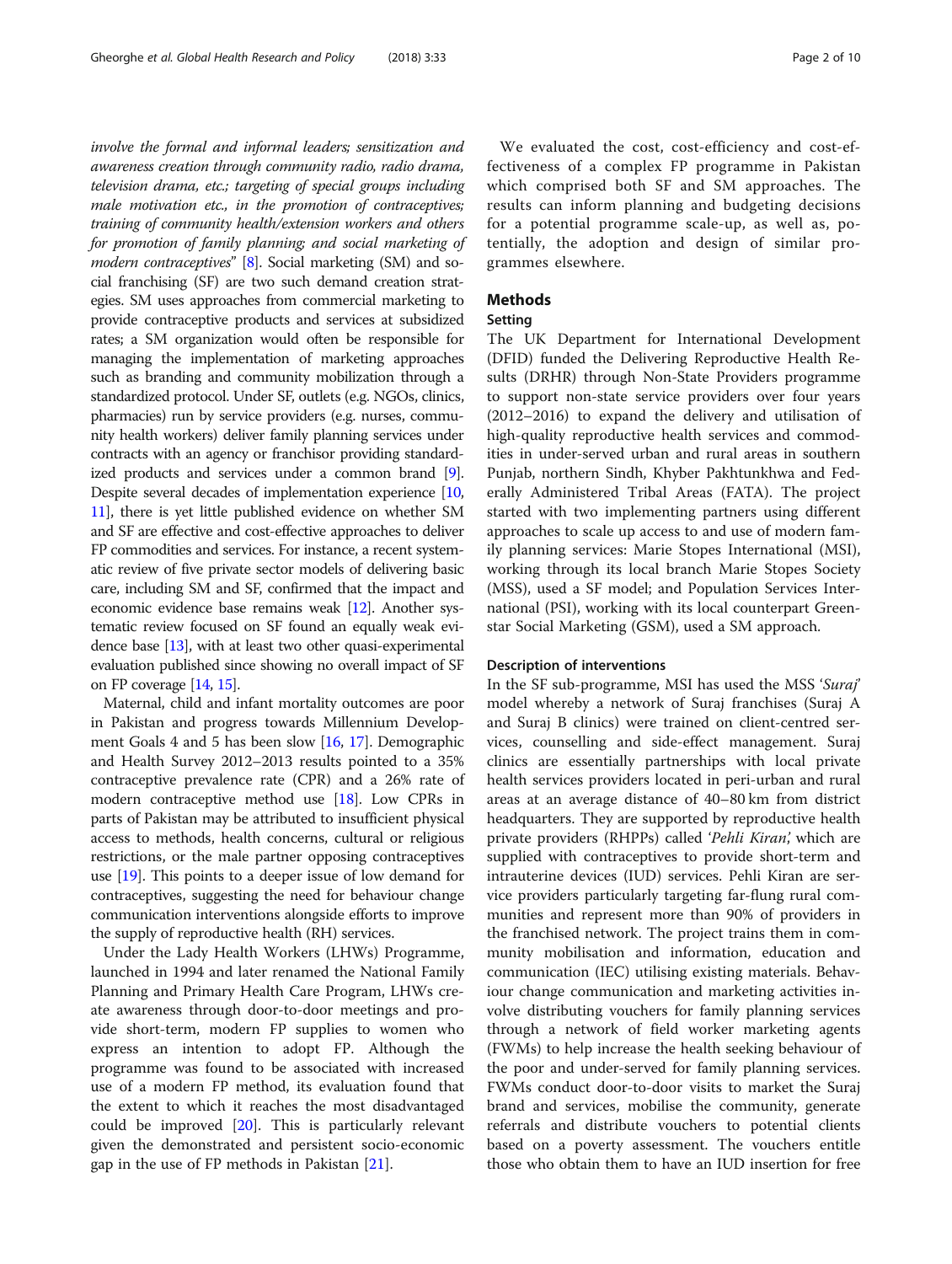at franchised providers. Those who do not qualify for the voucher pay the full amount (200Pakistani rupees).

In the SM sub-programme, PSI has supplied SM commodities, products and advice for RH (mainly FP), along with demand side interventions, in under-served urban and rural areas. Similar to SF, the approach addresses both the demand side and the supply side of family planning/reproductive health commodity and service provision. PSI working through their affiliate, GSM, use a total market approach which includes commercial for-profit products, social marketed subsidised products and products that are free for the poorest. To empower women and girls to make healthy reproductive choices, GSM and its implementing partners reach young women, men and key influencers like health care providers, husbands and mothers in law, with evidence-informed messages promoted through interpersonal communication. In Year 3, GSM also relaunched and strengthened its toll-free helpline, which provides family planning and sexual health and reproductive health information, counselling and referrals.

#### Design

We evaluated the cost, cost-efficiency and cost-effectiveness of the DRHR programme and its components (SM and SF). For the cost analysis, both programme costs and user costs were calculated. Programme costs refer to the cost of activities undertaken by the implementing partners to provide services and commodities. User costs refer to costs that individuals are subject to when accessing products and services offered as part of the programme. Monetary costs include out-of-pocket (OOP) payments to cover the sale prices of commodities/services, professional fees, transport to the service provider and, if applicable, accommodation. Non-monetary costs include the value of productive time lost by the user and anyone accompanying them to the service provider, as well as social sanctions stemming from cultural perceptions of services and others. The analysis included only monetary costs.

The cost per couple years of protection (CYP) and cost per new user were estimated as indicators of cost-efficiency. Three cost-effectiveness indicators were estimated: cost per maternal death averted; cost per unsafe abortion averted; and cost per unintended pregnancy averted.

# Data sources

To estimate programme costs, quarterly invoices and expenditure reports sent to DFID by MSI and PSI were obtained. We requested additional information from each implementing partner on: staff costs; volumes and prices of commodities purchased and disbursed; the internal charts of accounts; and cost recovery arrangements. User cost data were collected using a pre-post survey whose methodology and findings were reported elsewhere [[22](#page-9-0)]. Briefly, 7888 statistically representative households were surveyed in 400 clusters at baseline (mid-2013) and 6336 households were successfully followed up at endline (late 2015). Costs and outcomes were compared between married women of reproductive age (MWRAs) in two DRHR evaluation groups (a 'PSI only' group and a 'combined MSI and PSI' group) and those who were not exposed to either PSI or MSI activities (control). The sampling strategy was based on randomly selecting evaluation clusters from one of the three groups, at the sub-district (tehsil) level. The evaluation used a combination of propensity score matching (PSM) and differences in differences methods to estimate the changes in costs and outcomes (access, utilisation, equity and quality of care) that can be attributed to the programmes. The analysis of user costs was informed by the panel dataset of women ( $n = 5514$ ) who participated in both the baseline and endline surveys.

For cost-efficiency indicators, the cost term in 'cost per CYP' and 'cost per new user' was informed by total programme costs. CYP estimates were sourced from reports of the implementing partners.

# Analysis

Both financial and economic costs were calculated [\[23](#page-9-0)]. The analysis of financial costs took a top-down approach in which the programme budget was disaggregated into cost categories. All programme costs are expressed in British pounds (GBP, 2015 value). Given that implementing partners invoiced programme expenditures in GBP, expenditures incurred in 2012–2014 were first converted to Pakistani rupees (PKR), inflated to their 2015 values using Pakistan's annual inflation rate for 2012–2014, [[24\]](#page-9-0) and then converted back into GBP using the average exchange rate for the last quarter of the evaluation period (July – September 2015) [\[25\]](#page-9-0).

Economic costs were estimated as the sum of financial costs with annuitisation, the value of commodity subsidies and programme cost recovery. Financial costs with annuitisation were calculated by subtracting the value of fixed assets from financial costs, then calculating and adding back capital depreciation for each programme year. Capital depreciation was calculated using the straight line method based on the useful life in the asset register or assuming a useful life of five years (when useful life was not recorded in the asset register), and a salvage value of 10% of the acquisition price [[26\]](#page-9-0). The value of commodity subsidies was estimated by multiplying the number of commodity units acquired at subsidized price by the difference between the acquisition price (assumed zero if donated) and corresponding market prices. Cost recovery (income that implementation partners make as a result of programme operations) was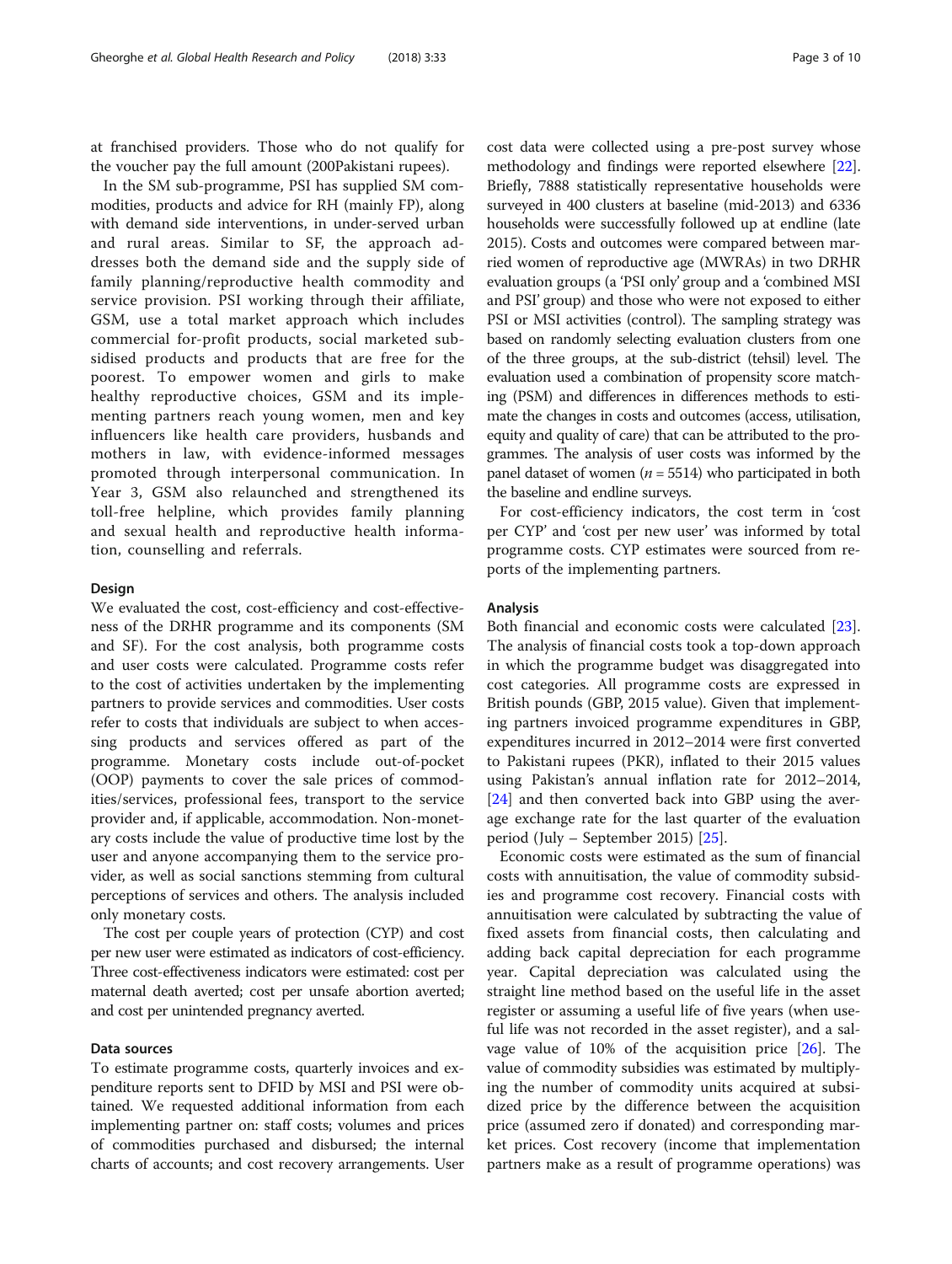<span id="page-3-0"></span>incorporated as a cost incurred at the moment when it was collected (subtracted from financial cost); in the absence of any indication to suggest otherwise, it was assumed that these funds were not reinvested in the programme and did not lead to additional outputs.

Two types of 'cost per new user' were estimated: one based on new users reported by the implementers through their field activities (PSI/GSM recorded new users from Year 2 onwards); and another calculated based on self-reported FP method use in the survey data. Given the distinctions between three types of users (users of FP methods at baseline, but not at endline; constant users or non-users at both baseline and endline; and users of FP methods at endline only), the group 'users of FP methods at endline only' was used to estimate total new users for the purpose of this analysis i.e. women who reported not using a modern family planning method at the baseline survey, but did report using a method at endline, and were not pregnant at either baseline or endline. We extrapolated 'new users' as defined above using survey sampling weights to the population from which respondents were sampled, thus estimating total new users for each evaluation group.

Cost-effectiveness indicators were estimated by dividing total programme costs by the cumulative clinical events averted as reported by each implementing partner. Additionally, disability-adjusted life years (DALYs) averted were estimated using the MSI Impact 2 calculator [\[27\]](#page-9-0) based on commodity data provided by the implementing partners. An incremental analysis was also performed for SM and SF against each other by calculating an incremental cost-effectiveness ratio through dividing the difference in costs by the difference in outcomes averted between them. The rationale for the incremental analysis is that cost-effectiveness analysis can appropriately inform decision-making only if the intervention of interest is compared against the best available alternative. As such, a decision-maker faced with choosing either SM or SF as a model to deliver FP services, if such a decision is viable, will be interested not only in how they compare individually against 'doing nothing' but also against each other.

No time adjustment was applied to measures of health benefit in the cost-efficiency and cost-effectiveness analyses in the understanding that these benefits occur in the same period (e.g. year of programme) as that in which they are reported.

#### Results

# Programme costs

The DRHR programme spent £19,389,941 (GBP 2015 value) between July 2012 and September 2015 on SM and SF sub-programmes (Table 1). Two thirds of DRHR funds (65%) were spent on reimbursables and the

Table 1 Economic and financial costs of the DRHR programme

|                       | <b>SM</b> | SΕ         | Total      |  |
|-----------------------|-----------|------------|------------|--|
| Financial costs (GBP) |           |            |            |  |
| Fees                  | 1,084,009 | 6.052.910  |            |  |
| Reimbursables         | 8,308,875 | 5.168.704  | 13,477.579 |  |
| Total                 | 9.392.884 | 11,221,614 | 20.614.499 |  |
| Economic costs (GBP)  |           |            |            |  |
| Equipment cost        | 132,324   | 1,279,427  | 1,411,751  |  |
| Capital depreciation  | 114.113   | 350.409    | 464.522    |  |
| Commodity subsidies   | ΝA        | 46.469     | 46.469     |  |
| Cost recovery         | 458.602   | 2726       | 461,328    |  |
| Total                 | 9,833,275 | 10,341,792 | 20,175,067 |  |

MSI and PSI expenditure data and OPM calculations

NA – data not available. Costs cover the entire duration of the programme up to when this analysis was conducted (Q1-Q13) and are calculated as: Total financial cost (2015 value) – equipment cost + capital depreciation + commodity subsidies + cost recovery

remaining 35% on staff salaries. Compared to the financial costs, economic costs were higher by approximately £885,000 (8.5% of financial costs) in the SF sub-programme and lower by approximately £1,665,000 (15% of financial costs) in the SM sub-programme. Economic costs in the SM sub-programme are underestimated considering that the value of subsidized commodities could not be calculated due to insufficient data.

#### User costs

The proportion of clients who reportedly incurred transport costs to reach the nearest family planning method provider remained constant in all arms of the impact evaluation (Table [2](#page-4-0)). Respondents in the control arm spent on average 65 PKR less (p-value 0.05) on transport at endline than at baseline, while in the SM and SM + SF arm transport cost differences were of similar magnitude and were not statistically significant.

In the control arm the proportion of respondents who had to pay anything to obtain contraceptive method decreased from 51 to 25% (p 0.06) and the mean spend on contraceptive methods increased by 510 PKR, though this increase was not statistically significant (Table [2](#page-4-0)). In the SM-only arm, more respondents had to pay to obtain contraceptive methods, however the average amount spent decreased by 133 PKR ( $p$ -value 0.03). There were no significant changes from baseline in the SM + SF arm. The average spending differences require a cautious interpretation because of the limited number of responses in each arm  $(n < 100)$  as this question was asked only to survey respondents who were: current users of FP, had obtained FP in the past 3 months, and had to pay something for their FP.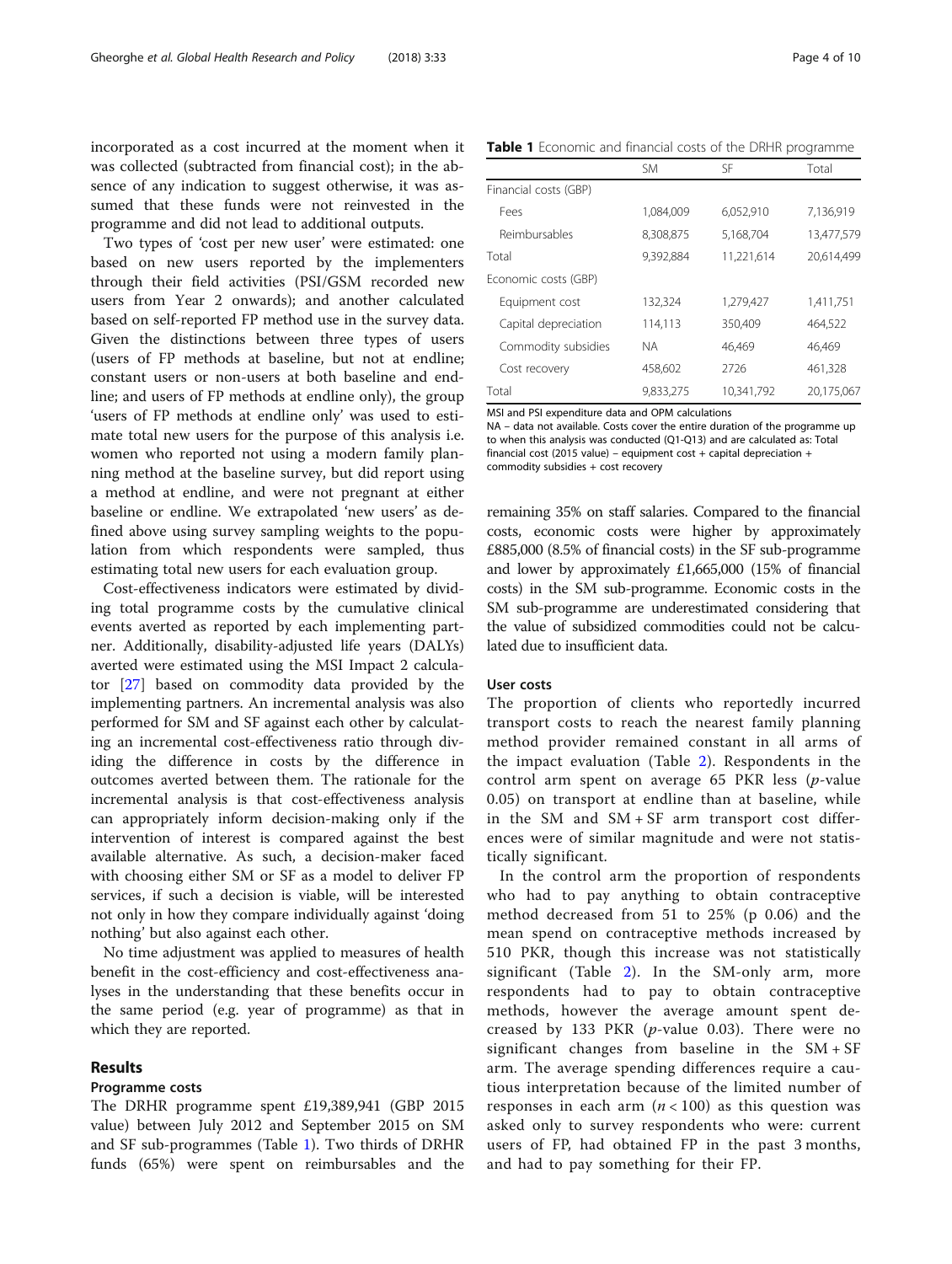#### <span id="page-4-0"></span>Table 2 User costs for transport and FP methods

|                                                                        | Control  |         | SM only    |       | SM and SF |                             |                  |       |            |
|------------------------------------------------------------------------|----------|---------|------------|-------|-----------|-----------------------------|------------------|-------|------------|
|                                                                        | Baseline | Fndline | Difference |       |           | Baseline Endline Difference | Baseline Endline |       | Difference |
| Transport cost to nearest family planning method provider              |          |         |            |       |           |                             |                  |       |            |
| Of those visiting RH provider, % that spent any<br>money on transport  | 26.7     | 21.6    | $-0.05$    | 52.5  | 55.4      | 0.03                        | 28.3             | 31.4  | 0.03       |
| Mean spend on transport to each nearest RH provider 140.4<br>(PKR)     |          | 75.8    | $-64.7**$  | 96.0  | 159.6     | 63.6                        | 127.7            | 70.6  | $-57.1$    |
| Cost to obtain family planning method at provider                      |          |         |            |       |           |                             |                  |       |            |
| % MWRAs spending any money to obtain<br>contraceptive method last time | 50.8     | 24.6    | $-26.2*$   | 53.2  | 69.5      | $16.3***$                   | 43.8             | 34.5  | $-9.3$     |
| Mean spend on obtaining contraceptive method last<br>time<br>(PKR)     | 68.9     | 579.0   | 510.1      | 254.1 | 121.3     | $-132.8**$                  | 146.9            | 152.9 | 6.0        |

OPM analysis of MSI/PSI baseline and endline surveys

Asterisks indicate that the difference between the baseline and endline value is statistically significant

\*= significant at 10% level

\*\*= significant at 5% level

\*\*\*= significant at 1% level

#### Cost-efficiency

In total 3,987,517 CYPs were delivered across the two sub-programmes, leading to a cumulative cost-efficiency of £4.76 per CYP (GBP 2015 value). The average cost per CYP delivered was £5.69 in the SF sub-programme and £4.10 in the SM sub-programme (Table 3). Estimated economic costs per CYP were lower than financial costs for the SF programme (£5.21) and higher in the SM programme (£4.37).

MSI estimated that the SF sub-programme attracted 462,542 new users from inception to June 2015. When considering the £10,436,488 (2015 value) expenditure during the same period, this leads to an estimated £22.6 per new user. PSI/GSM reported 162,832 new users for Year 2 and Year 3. Considering the £6,876,494 (2015 value) sub-programme expenditure incurred during the same period, this leads to an estimated £42.2 per new user.

Approximately 14% of survey respondents in MSI and PSI areas appear to be new users, more than in PSI only areas (9.1%) and closely comparable to control areas (Fig. [1\)](#page-5-0). There is evidence of discontinuation, reflected

Table 3 Cost per CYP in DRHR

| <b>TUDIE 3</b> COSE PCT CTT THE DITTING |           |            |            |  |  |
|-----------------------------------------|-----------|------------|------------|--|--|
| Indicator                               | SM        | SF         | Total      |  |  |
| CYPs achieved                           | 2,151,994 | 1,835,523  | 3,987,517  |  |  |
| Financial costs (GBP)                   | 8.833.446 | 10,436,488 | 19.269.934 |  |  |
| Financial costs per CYP                 | 4.10      | 5.69       | 4.83       |  |  |
| Economic costs (GBP)                    | 9,412,820 | 9,556,665  | 18.969.485 |  |  |
| Economic costs per CYP                  | 4.37      | 5.21       | 4.76       |  |  |

At the time of the analysis MSI reported actual CYPs only for the period July 2012 – June 2015 (Q1-Q12, excluding Q13). For consistency, in this analysis costs and CYPs incurred during quarters 1–12 were considered for both SM and SF. Financial and economic costs for both SF and SM are lower than reported in Table [1](#page-3-0), the differences representing costs incurred during Q13

in self-reported users at baseline who were not family planning methods users at endline: 10% in MSI and PSI areas, less than in control (18%) and comparable to PSI only areas (11%). By extrapolating survey data based on survey sampling weights we estimated 216,791 new users in  $SM + SF$  areas, pointing to a cost of £43.6 per new user for the SF sub-programme.

#### Cost-effectiveness

We estimated a cost of £20 per DALY averted and £21 per unintended pregnancy averted for the DRHR programme (Table [4\)](#page-5-0). For the SF sub-programme we estimated a cost of £22 per DALY averted and £11,258 per maternal death averted. For the SM sub-programme, the cost per unintended pregnancy averted is somewhat higher than for SF  $(E23$  compared to £16), while the cost per abortion averted is somewhat lower (£104 compared to £148). With the exception of unsafe abortions, the SF sub-programme was more costly and also more effective than the SM sub-programme. When comparing SM to SF in an incremental analysis, SF would avert one unintended pregnancy for an additional expense of £3, avert one maternal death for an additional £3324 and avert one DALY for an additional £24.

# **Discussion**

## Summary of findings

Approximately £20 million were spent through the DRHR programme between July 2012 and September 2015 on commodities and services representing nearly four million CYPs. Based on programme data, the cumulative cost-efficiency of the entire DRHR programme was £4.8 per CYP (2015 value). Similarly, DRHR activities would avert one DALY at the cost of £20. Financial access indicators generally improved in programme areas, but the magnitude of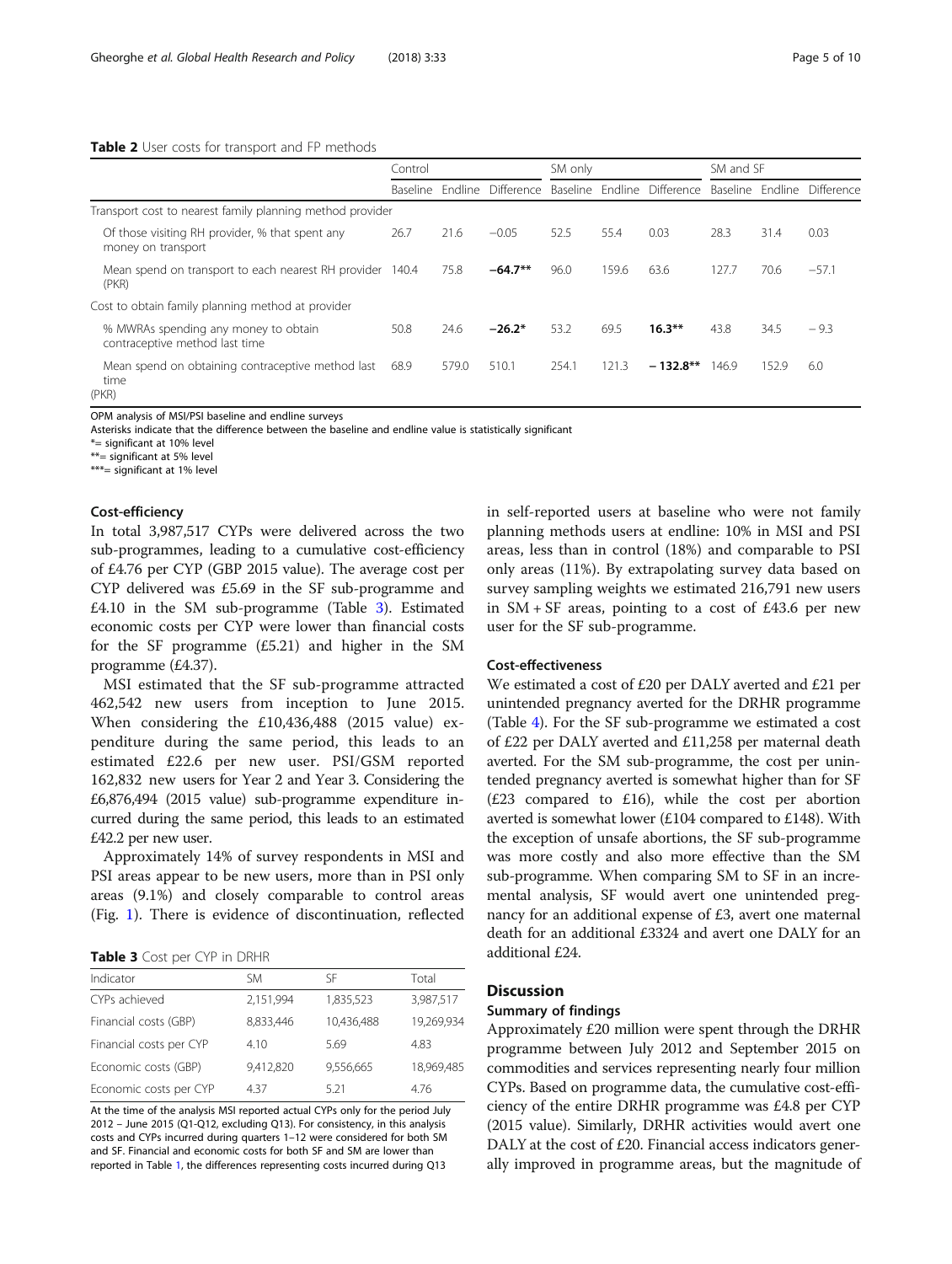<span id="page-5-0"></span>

progress varies across indicators. Improvements in control areas have been comparable to  $-$  if not better than  $-$  improvements in programme areas [\[22,](#page-9-0) [28\]](#page-9-0). We present key findings of the impact assessment in Additional file [1:](#page-8-0) Appendix 1.

## Interpretation of findings

Our findings need to be viewed in reference to the broader family planning context in Pakistan. While Demographic and Health Survey (DHS) data indicate reductions in unmet need for family planning over time (from 31% in 1990–91 to 17% in 2017–18), the use of modern contraceptive methods and proportion of women with demand satisfied with modern contraceptive methods have remained largely stationary in Pakistan over the past five years at 25 and 49%, respectively [[29\]](#page-9-0). The cultural determinants of access to family planning services and products are complex in Pakistan – while knowledge of at least some contraceptive methods may be high, there are multiple barriers to contraceptive use which include but are not limited to:

| <b>Table 4</b> Cost-effectiveness indicators for DRHR |
|-------------------------------------------------------|
|-------------------------------------------------------|

religion (e.g. religious imperative to have as many children as possible), fear of side-effects (e.g. bleeding after contraceptive injection), social stigma (e.g. disapproval in the community), family stigma (e.g. pressure from husband or in-laws), limited female mobility (e.g. women not allowed to travel alone) and others [[19](#page-8-0)]. The decision to use contraceptives is hardly an individual one, as the views of a woman's husband and in-laws may often prove decisive.

Assessing whether DRHR offered good value for money depends on the availability of acceptable benchmarks. In the absence of universal benchmarks for the cost per CYP and the cost per new user, we compared our findings with those of similar programmes. We identified in the University of California at San Francisco (UCSF) Clinical Social Franchising Compendium 2014 [[30](#page-9-0)] seven SF programmes (in Democratic Republic of Congo, Guatemala, Haiti, Madagascar, Malawi, Senegal and Sierra Leone) for which we could calculate the cost per CYP, which ranged from £3.5 (Senegal) to £92.5 (Haiti), with five of seven estimates below £10 per CYP (Additional file [1](#page-8-0): Appendix 2).

| Indicator                             | SF         | <b>SM</b> | Total      | Incremental analysis (SF-SM) |
|---------------------------------------|------------|-----------|------------|------------------------------|
| Unintended pregnancies                | 648,629    | 300,763   | 949,392    | 347,866                      |
| Maternal deaths                       | 927        | 613       | 1540       | 314                          |
| Unsafe abortions                      | 70,673     | 70,860    | 141,533    | $-187$                       |
| DAI Y averted                         | 517,423    | 473,737   | 991,160    | 43,686                       |
| Financial costs (GBP)                 | 10,436,488 | 9,392,884 | 19,829,372 | 1,043,604                    |
| Cost per unintended pregnancy averted | 16         | 23        | 21         | 3                            |
| Cost per maternal death averted       | 11,258     | 12,145    | 12,876     | 3324                         |
| Cost per unsafe abortion averted      | 148        | 104       | 140        | SF is dominated              |
| Cost per DALY averted                 | 22         | 20        | 20         | 24                           |

MSI and PSI data and OPM calculations

Cost and outcomes data on unintended pregnancies averted, maternal deaths averted and unsafe abortions averted are as supplied by MSI (up to June 2015). Cost per unintended pregnancy averted, maternal death averted and unsafe abortion averted for MSI are informed by programme costs up to June 2015 (£10,438,488). DALYs averted were calculated using the MSI Impact 2 model based on the product mix data supplied by MSI and PSI. All DALYs averted until 2019 (the longest-acting family planning method delivered in DRHR, other than sterilisation, was assumed to provide protection for 5 years) were aggregated without discounting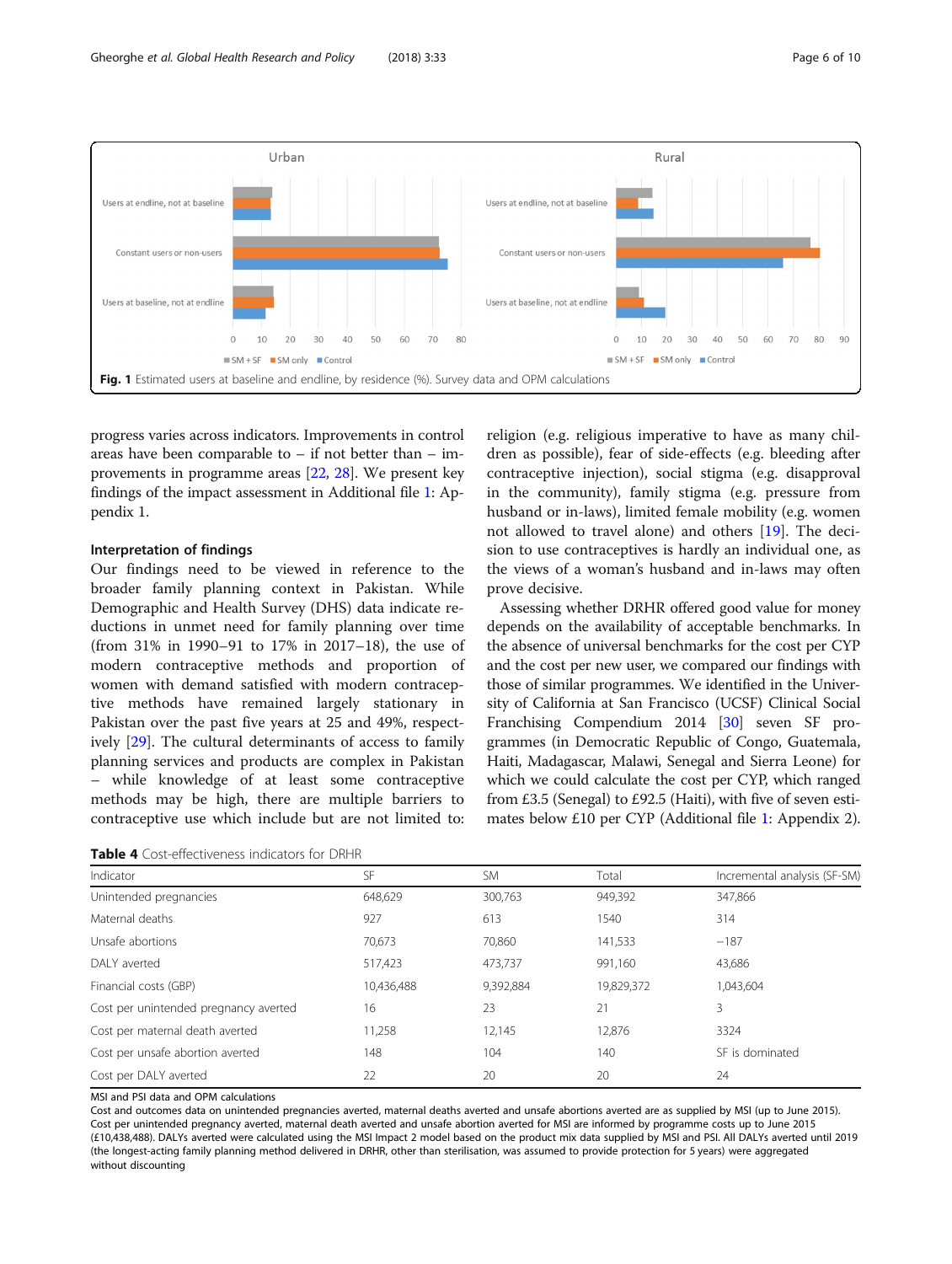An evaluation of an injectable contraceptive program combining community-based distribution and SM in Ethiopia found an average programmatic cost of \$17 per CYP (approximately £13) and a direct cost service cost of \$2 (approximately £1.5) [[31\]](#page-9-0). Two annual reviews of DFID-funded RH projects reported a cumulative cost of £14.5 per CYP and £13 per additional user (Zambia [[32](#page-9-0)]); and £6.4 per CYP (nine countries in sub-Saharan Africa and five countries in southern Asia [\[33\]](#page-9-0)). Finally, estimates for Pakistan suggest the public sector delivers FP services at an average cost of \$17 (approximately £13) per CYP [[34](#page-9-0)]; and a modelling study looking at social marketing alone suggested an average incremental cost of \$4.3 (approximately £3.2) per CYP [[35](#page-9-0)]. While the findings of these studies are difficult to compare directly because of differences due to setting (e.g. country, urban/rural mix of providers and beneficiaries), programme design (e.g. scale and mix of contraceptive interventions) and methodology (e.g. impact and cost estimation), their results are consistent in suggesting a range of £3 to £15 for the total cost per CYP. Given that DRHR and its sub-programmes averaged below £6 per CYP, this suggests they are likely to be cost-efficient. Some caution is needed, however, because cost per new user estimates are scarce and difficult to estimate robustly, therefore cost-efficiency is largely informed by cost per CYP estimates.

External benchmarks are available for the cost per DALY averted. Thresholds informed by countries' gross domestic product (GDP) per capita were long used in global health [\[36](#page-9-0), [37](#page-9-0)], informed by the work of the Commission for Macroeconomics and Health [[38\]](#page-9-0), before the World Health Organization recommended country-specific thresholds for decision-making [\[39](#page-9-0)]. The International Decision Support Initiative (iDSI) updated these thresholds based on the likely marginal productivity of health systems and suggested a cost-effectiveness threshold range for Pakistan of \$87–669 (approximately £58– 448) per DALY averted [[40](#page-9-0)]. Furthermore, for the seven programmes in the UCSF Social Franchising Compendium we calculated a cost per DALY averted ranging from £2.5 (Sierra Leone) to £133.7 (Haiti), with six of seven values below £50 per DALY averted. The DRHR, SF and SM cost per DALY averted estimates compare favourably against these values, suggesting they can be considered cost-effective.

It is difficult to say whether SF or SM offered better value in DRHR. First, the indicators send a mixed message. In terms of cost-efficiency, the SF sub-programme had a slightly higher cost per CYP (£5.69 vs £4.04) and a lower cost per new user (£22 vs £42) than the SM sub-programme. In terms of cost-effectiveness, SF and SM achieved comparable performance for the cost per DALYs averted (£22 for SF and £20 for SM), maternal death averted (£11,258 vs £12,145) and unintended

pregnancy averted (£16 vs £23); the only exception was the cost per unsafe abortion averted, which was higher in the SF programme (£148 vs £104).

Secondly, caution is warranted when comparing SF and SM directly because they take different approaches to delivering impact, with implications for the structure of expenditures and outcomes. For example, start-up costs are higher for the SF sub-programme, given the need to attract and train new franchisees, while the SM programme relies to a larger extent on an existing network of providers. Furthermore, they take different approaches to delivering CYPs: the SF sub-programme relied primarily on long-term methods (97% of CYPs), while in the SM approach the product mix was more diverse i.e. condoms (49% CYPs), IUDs (30%) and contraceptive pills (11%). Differences between estimates of economic and financial costs illustrate the consequences of such differences on estimating value for money. Economic costs were lower than financial costs for the SF sub-programme, a consequence of the capital-intensive nature of the delivery model; and higher for the SM sub-programme, given programme revenues. The latter would have been even higher if sufficient data had been available to incorporate the value of commodity subsidies.

There is little evidence to suggest that DRHR activities contributed to narrowing disparities in access to FP methods in Pakistan. First, geographical and financial access improved for both urban/rural and poor/ non-poor respondents [\[22](#page-9-0)]. Secondly, the rural and poor also started from an inferior baseline and the fact that relative improvements are comparable to those observed among the better off signals that more could have been done and remains to be done to achieve convergence. Furthermore, the absolute improvements in financial and geographical access indicators were generally small.

#### Limitations

Most limitations in the analysis stem from insufficient data at the appropriate level of disaggregation. Programme costs could not be disaggregated by activity and locality (rural/urban). We attempted to conduct a top-down activity-based costing exercise, but we could allocate less than 40% of programme expenditure to specific types of activities (for both MSI and PSI), therefore we did not include this component in the analysis. Difficulties of detailed time sheets proved to be a major obstacle.

Economic costs are likely to be underestimates. First, commodity subsidy data were incomplete. Secondly, they did not incorporate household-level costs, e.g. outof-pocket payments for products/services and transport costs. We decided not to incorporate them in the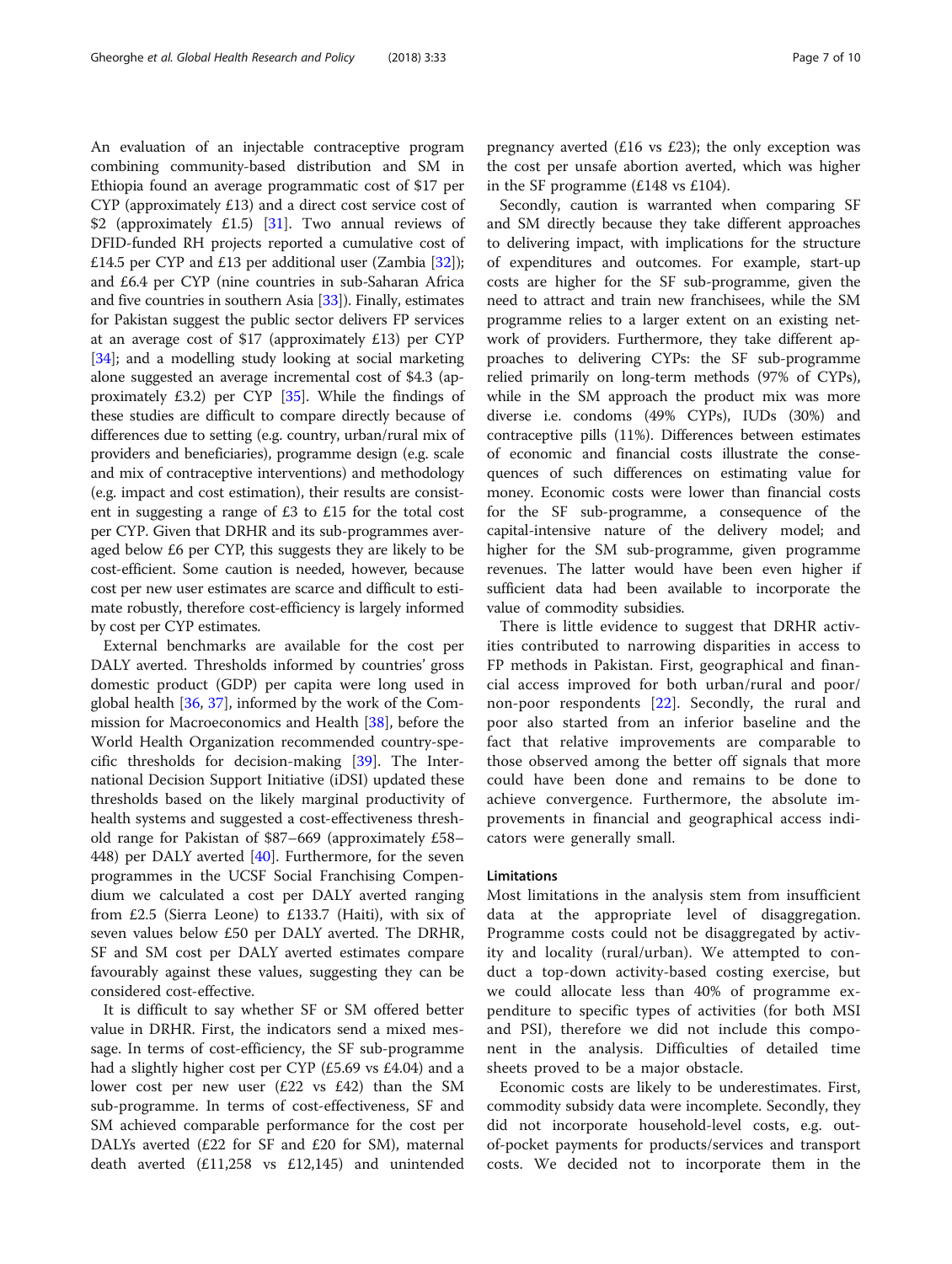analysis given: i) the limited number of respondents who reportedly had to pay for services; ii) the low resulting cost share relative to the total programme expenditure; and iii) the less than conclusive results in regard to cost reduction. A full incorporation of the economic costs would likely make the programme and its components appear to offer less value for money than currently estimated.

CYP and commodity data were sourced from the implementers' reports and it was beyond the scope of this analysis to verify the robustness of these data. We assumed these values as correct and comparable between MSI and PSI. However, comparability may have been affected by slight differences in methodologies and technique, e.g. applying the United States Agency for International Development (USAID) conversion factors to commodities or using the MSI Impact 2 calculator.

Finally, caution must be applied towards the 'new users' estimates because they are sensitive to the definition of 'new users'. It is difficult to ascertain the extent to which MSI's and PSI's new users tracking mechanisms cover the entire spectrum of new users and generate results that are fully comparable with survey-informed estimates. A fundamental difference between the two types of estimates is that the survey allows for a counterfactual while the implementers' user tracking mechanisms do not. Furthermore, the difficulties in conducting the activity-based costing prevented us from using marketing and promotion costs in the cost per new user formula, which would have led to a better estimation. Assuming the new user estimates are correct, our current results most likely overestimate the cost per new user.

#### Implications for policy

Our findings suggest that using SM and SF approaches to increase FP coverage can represent good value for money in Pakistan and similar contexts. A previous quasi-experimental evaluation examining the impact of MSI's SF approach in the country also found a positive impact on utilization [[41\]](#page-9-0). Furthermore, our findings suggest that using SM and SF in combination, particularly in rural areas, may be associated with less discontinuation and more uptake of new contraceptive users compared with SM in isolation. Nevertheless, when considering the scale-up of such initiatives policy makers need to be careful not to overestimate their effectiveness or their reach among the most disadvantaged. A recent evaluation of maternal healthcare franchises in India and Uganda found a limited ability of social franchises to reach the poorest areas [\[42](#page-9-0)]. As such, a more complex and context-specific set of incentives (e.g. area- or income-based schedule of subsidies) and complementarity with supply-side initiatives should be considered to maximize the potential of SM and SF approaches.

#### Further research

The reporting and evaluation of future similar programmes can benefit from focusing on several aspects. One is more effort towards detailed and harmonised accounting reporting standards across programme partners. Specifically, this would involve collecting expenditure data as close to the end user as possible, as well as introducing activity-oriented budget lines for both staff and capital, allowing implementers and funders alike to react swiftly to programme developments. Another is including a qualitative research component to facilitate a better understanding of which implementation aspects of the SM and SF approaches drive impact and value for money. Possible areas of exploration include: for beneficiaries – the extent to which programme activities address key context-specific barriers to contraceptive use (e.g. cultural factors) and reasons for discontinuation; and the interactions of the programme with other FP and health-related programmes. For implementers, it would be important to establish the extent to which the processes for selecting and overseeing franchisees (outlets and clinics) contribute to programme objectives.

We could only find limited research on the value of SM approaches in delivering reproductive health services and commodities – by contrast, more research has been done for SF. It remains difficult to assess the relative merits of SF and SM. More research is necessary to document the implementation, cost and impact of SM programmes globally.

# Conclusions

Our findings add to the scarce literature on the value for money of market-based approaches to deliver FP results in low- and middle-income settings. Results suggest that SM and SF generally provided good value for money in Pakistan as part of the DRHR programme when compared with other programmes. When considering the replication or scale-up of such interventions, in order to maximize impact policy makers need to consider carefully how the interventions will reach those who are most in need, what specific schedule of subsidies or other incentives is most appropriate for each population sub-group or geographical area, and how demand creation activities will complement ongoing supply-side initiatives. Subsequent, more comprehensive evaluations are needed to nuance the understanding of the determinants of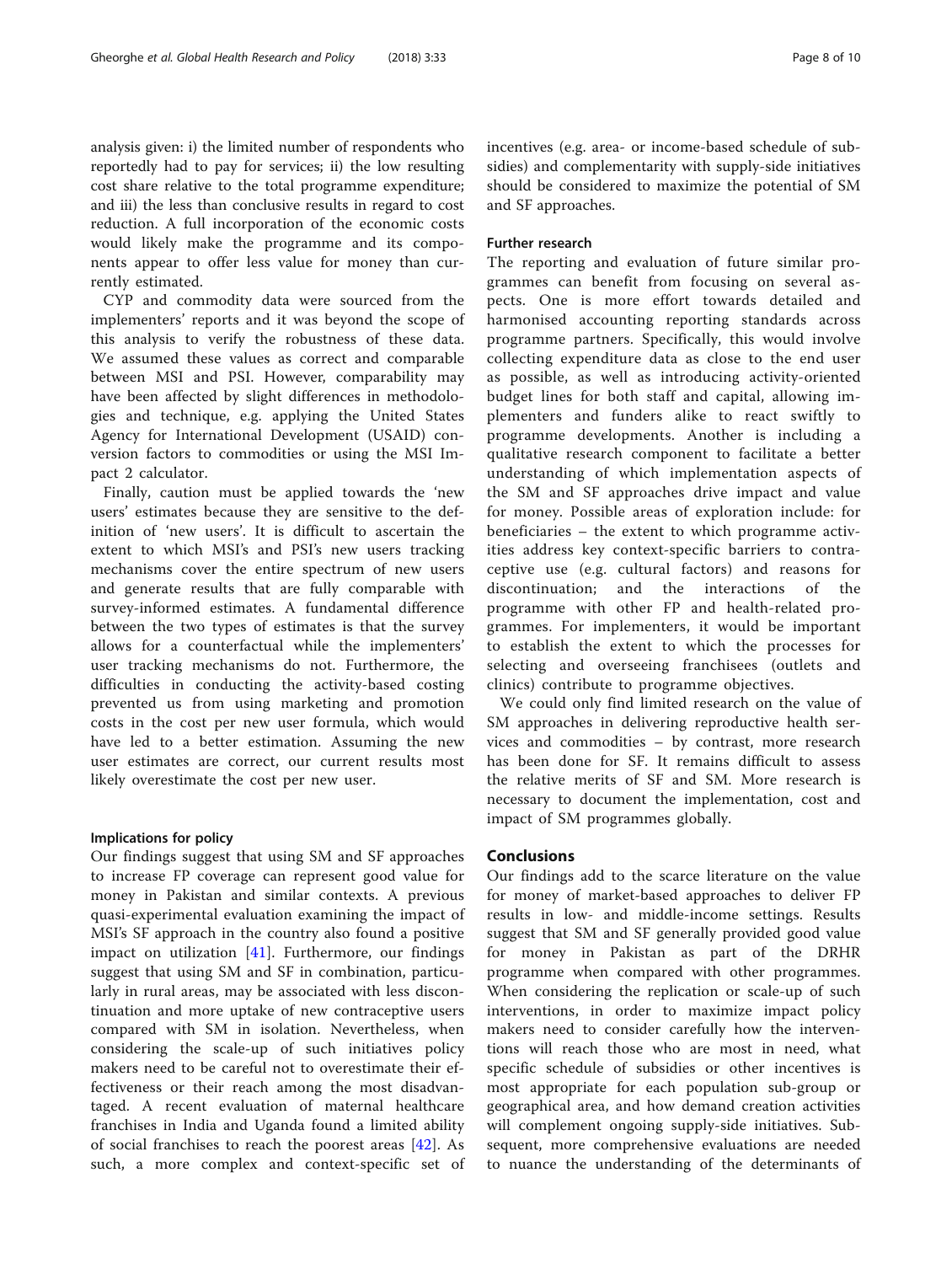<span id="page-8-0"></span>impact and value for money in approaches to improving reproductive health outcomes.

# Additional file

[Additional file 1:](https://doi.org/10.1186/s41256-018-0089-4) Appendix 1. Selected findings from the DRHR impact evaluation. **Appendix 2.** Cost-efficiency and cost-effectiveness estimates for reproductive health social franchising programmes in the UCSF Clinical Social Franchising Compendium. (DOCX 100 kb)

#### Abbreviations

CPR: Contraceptive Prevalence Rate; CYP: Couple Years of Protection; DALY: Disability-Adjusted Life Year; DFID: UK Department for International Development; DRHR: Delivering Reproductive Health Results; FATA: Federally Administered Tribal Areas; FHM: Field Worker Marketing Agent; FP: Family Planning; GDP: Gross Domestic Product; GSM: Greenstar Social Marketing; iDSI: International Decision Support Initiative; IEC: Information, education and communication; IUD: Intrauterine device; LHW: Lady Health Worker; MSI: Marie Stopes International; MSS: Marie Stopes Society; MWRA: Married women of reproductive age; OOP: Out-of-pocket; PKR: Pakistani Rupee; PSI: Population Services International; PSM: Propensity Score Matching; RH: Reproductive Health; RHPP: Reproductive Health private providers; SF: Social Franchising; SM: Social Marketing; UCSF: University of California at San Francisco; USAID: United States Agency for International Development

#### Acknowledgements

The authors are grateful to DFID Pakistan office (Mr Sherwan Asif, Mr. Sajil Liaqat and Ms. Laura Norris), the programme implementers (MSI and PSI), Mr. Shafique Arif and Dr. Rozina Mistry for their continued support throughout conducting this evaluation.

#### Funding

This study was funded by UKaid from the UK government. However, the views expressed do not necessarily reflect the UK government's official policies.

#### Availability of data and materials

The datasets used and/or analysed during the current study are available from the corresponding author on reasonable request.

#### Authors' contributions

AG, RUZ and SW designed the study. AG, RUZ and MS collected the data. AG and MS conducted the analysis. AG wrote the first draft. All authors contributed to the critical revision of the manuscript. All authors read and approved the final manuscript.

#### Ethics approval and consent to participate

OPM Ethical Review Committee (ERC) reviewed and approved this research project. Local institutional approval was obtained from Pakistan Bureau of Statistics (PBS). All the respondents provided informed consent prior to data collection.

#### Consent for publication

Not applicable.

#### Competing interests

The authors declare that they have no competing interests.

#### Author details

<sup>1</sup>Oxford Policy Management, Level 3 Clarendon House, 52 Cornmarket St, Oxford OX1 3HJ, UK. <sup>2</sup>Institute for Global Health and Development, Queen Margaret University, Edinburgh, UK.

#### Received: 22 January 2018 Accepted: 5 November 2018 Published online: 04 December 2018

#### References

1. Kassebaum NJ, Bertozzi-Villa A, Coggeshall MS, Shackelford KA, Steiner C, Heuton KR, et al. Global, regional, and national levels and causes of

maternal mortality during 1990-2013: a systematic analysis for the global burden of disease study 2013. Lancet. 2014;384:980–1004.

- 2. Alkema L, Chou D, Hogan D, Zhang S, Moller A-B, Gemmill A, Global, regional, and national levels and trends in maternal mortality between 1990 and 2015, with scenario-based projections to 2030: a systematic analysis by the UN maternal mortality estimation inter-agency group. Lancet. 2015.
- 3. World Health Organization. Maternal and reproductive health. Global Health Observatory data. 2015. Available from: [http://www.who.int/gho/](http://www.who.int/gho/maternal_health/en/) [maternal\\_health/en/.](http://www.who.int/gho/maternal_health/en/)
- 4. United Nations Population Fund. Universal Access to Reproductive Health. Progress and Challenges. [Internet]. 2016. Available from: [http://www.unfpa.org/sites/default/files/pub-pdf/UNFPA\\_Reproductive\\_](http://www.unfpa.org/sites/default/files/pub-pdf/UNFPA_Reproductive_Paper_20160120_online.pdf) [Paper\\_20160120\\_online.pdf](http://www.unfpa.org/sites/default/files/pub-pdf/UNFPA_Reproductive_Paper_20160120_online.pdf).
- Stover J, Hardee K, Ganatra B, García Moreno C, Horton S. Interventions to Improve Reproductive Health [Internet]. Reprod. Matern. Newborn, Child Heal. Dis. Control Priorities, Third Ed. (Volume 2). The International Bank for Reconstruction and Development / The World Bank; 2016.
- 6. Horton S, Levin C. Cost-Effectiveness of Interventions for Reproductive, Maternal, Neonatal, and Child Health [Internet]. Reprod. Matern. Newborn, Child Heal. Dis. Control Priorities, Third Ed. (Volume 2). The International Bank for Reconstruction and Development / The World Bank; 2016.
- 7. Belaid L, Dumont A, Chaillet N, Zertal A, De Brouwere V, Hounton S, et al. Effectiveness of demand generation interventions on use of modern contraceptives in low- and middle-income countries. Trop. Med. Int. Heal; 2016;21:1240–54.
- 8. UNFPA. Towards the development of a UNFPA programmatic guidance for demand generation in family planning. New York; 2014.
- 9. Chattopadhyay I, Townsend JW, RamaRao S. Utilizing social marketing and social franchising models to expand access to the progesterone contraceptive vaginal ring. Washington; 2015.
- 10. Meekers D, Rahaim S. The importance of socio-economic context for social marketing models for improving reproductive health: evidence from 555 years of program experience. BMC Public Health; 2005;5:10.
- 11. Schellstede WP, Derr BB. Social marketing of contraceptives. Draper Fund Rep. 1986;21–6.
- 12. Montagu D, Goodman C, Berman P, Penn A, Visconti A. Recent trends in working with the private sector to improve basic healthcare: a review of evidence and interventions. Health Policy Plan. 2016.
- 13. Beyeler N, York De La Cruz A, Montagu D. The impact of clinical social franchising on health services in low- and middle-income countries: a systematic review. PLoS One Public Library of Science; 2013;8:e60669.
- 14. Chakraborty NM, Mbondo M, Wanderi J. Evaluating the impact of social franchising on family planning use in Kenya. J Health Popul Nutr BioMed Central. 2016;35:19.
- 15. Tougher S, Dutt V, Pereira S, Haldar K, Shukla V, Singh K, et al. Effect of a multifaceted social franchising model on quality and coverage of maternal, newborn, and reproductive health-care services in Uttar Pradesh, India: a quasi-experimental study. Lancet Glob. Heal. 2018;6: e211–e221.
- 16. UNICEF. The State of the World's Children Statistical Tables. 2015. Available from: [http://www.data.unicef.org/resources/the-state-of-the](http://www.data.unicef.org/resources/the-state-of-the-world-s-children-report-2015-statistical-tables.html)[world-s-children-report-2015-statistical-tables.html](http://www.data.unicef.org/resources/the-state-of-the-world-s-children-report-2015-statistical-tables.html)
- 17. Countdown to 2015 Country Profile for Pakistan. Available from: [http://](http://countdown2030.org/country-profiles/pakistan) [countdown2030.org/country-profiles/pakistan.](http://countdown2030.org/country-profiles/pakistan)
- 18. Pakistan Demographic and Health Survey 2012–2013. 2013. Available from: <https://dhsprogram.com/pubs/pdf/FR290/FR290.pdf>
- 19. Mustafa G, Azmat SK, Hameed W, Ali S, Ishaque M, Hussain W, et al. Family Planning Knowledge, Attitudes, and Practices among Married Men and Women in Rural Areas of Pakistan: Findings from a Qualitative Need Assessment Study. Int J Reprod Med. 2015;2015:190520.
- 20. Oxford Policy Management. Lady Health Worker Programme. External Evaluation of the National Programme for Family Planning and Primary Health Care [Internet]. 2009. Available from: [https://www.](https://www.opml.co.uk/files/Publications/6241-evaluating-lady-health-worker-programme/lhw-management-review.pdf?noredirect=1) [opml.co.uk/files/Publications/6241-evaluating-lady-health-worker](https://www.opml.co.uk/files/Publications/6241-evaluating-lady-health-worker-programme/lhw-management-review.pdf?noredirect=1)[programme/lhw-management-review.pdf?noredirect=1.](https://www.opml.co.uk/files/Publications/6241-evaluating-lady-health-worker-programme/lhw-management-review.pdf?noredirect=1)
- 21. Aslam SK, Zaheer S, Qureshi MS, Aslam SN, Shafique K. Socio-Economic Disparities in Use of Family Planning Methods among Pakistani Women: Findings from Pakistan Demographic and Health Surveys. PLoS One. 2016; 11:e0153313.